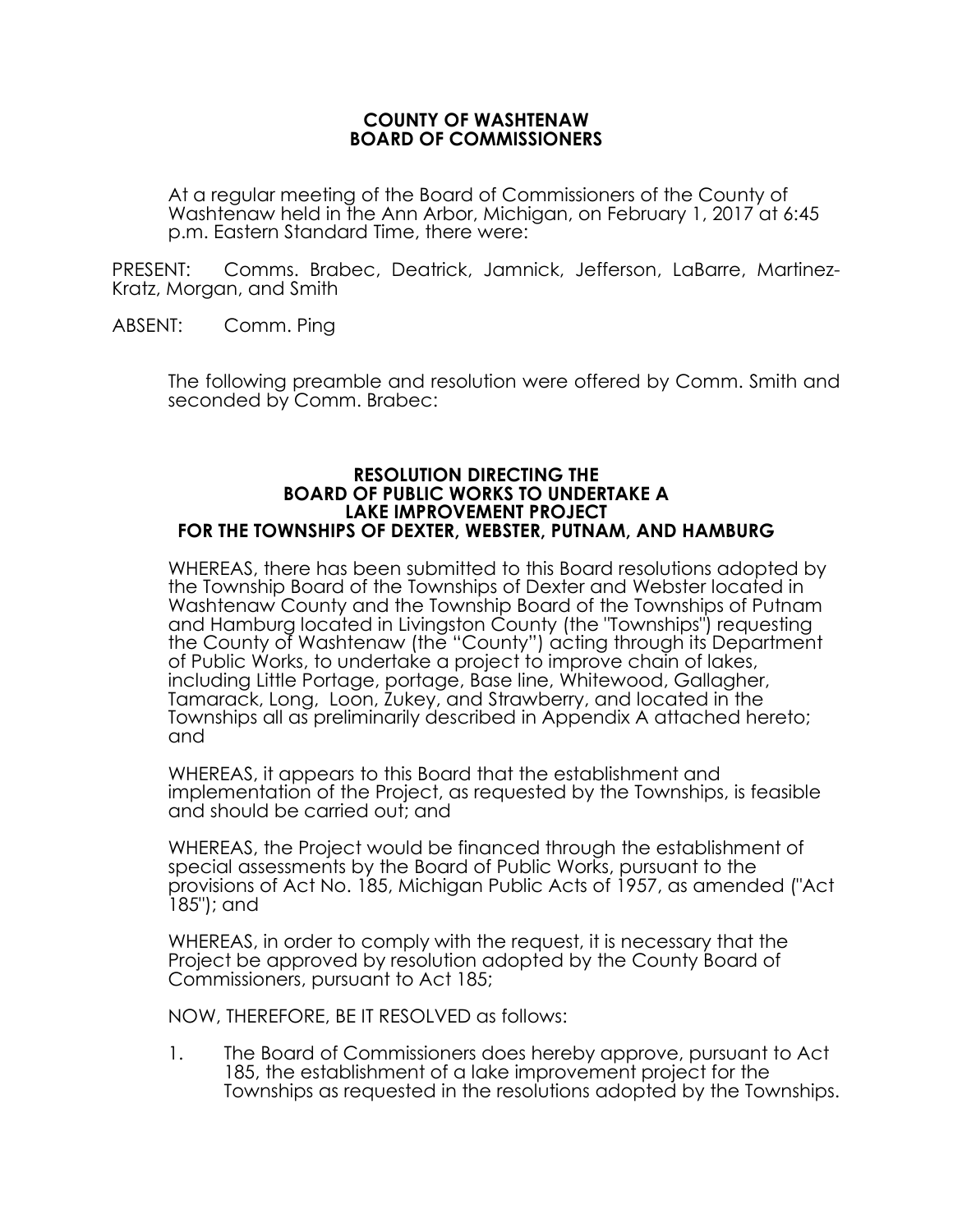- 2. The Project shall be known as the "Chain of Lakes Improvement Project<sup>"</sup>.
- 3. All resolutions, or portions thereof, insofar as they may be in conflict with this resolution, are hereby rescinded.

A vote on the foregoing resolution was taken and was as follows:

YES: Comms. Brabec, Deatrick, Jamnick, Jefferson, LaBarre, Martinez-Kratz, Morgan, and Smith

- NO: None.
- ABSENT: Comm. Ping

## **CERTIFICATION**

I, the undersigned County Clerk of Washtenaw County, hereby certify that the foregoing is a true and accurate copy of a resolution adopted at a Regular meeting of the County Board of Commissioners held on February 1, 2017, the original of which is on file in my office, and that notice of such meeting was given and such meeting was conducted in compliance with and pursuant to Act No. 267, Michigan Public Acts of 1976, as amended.

Lawrence Kestenbaum, County Clerk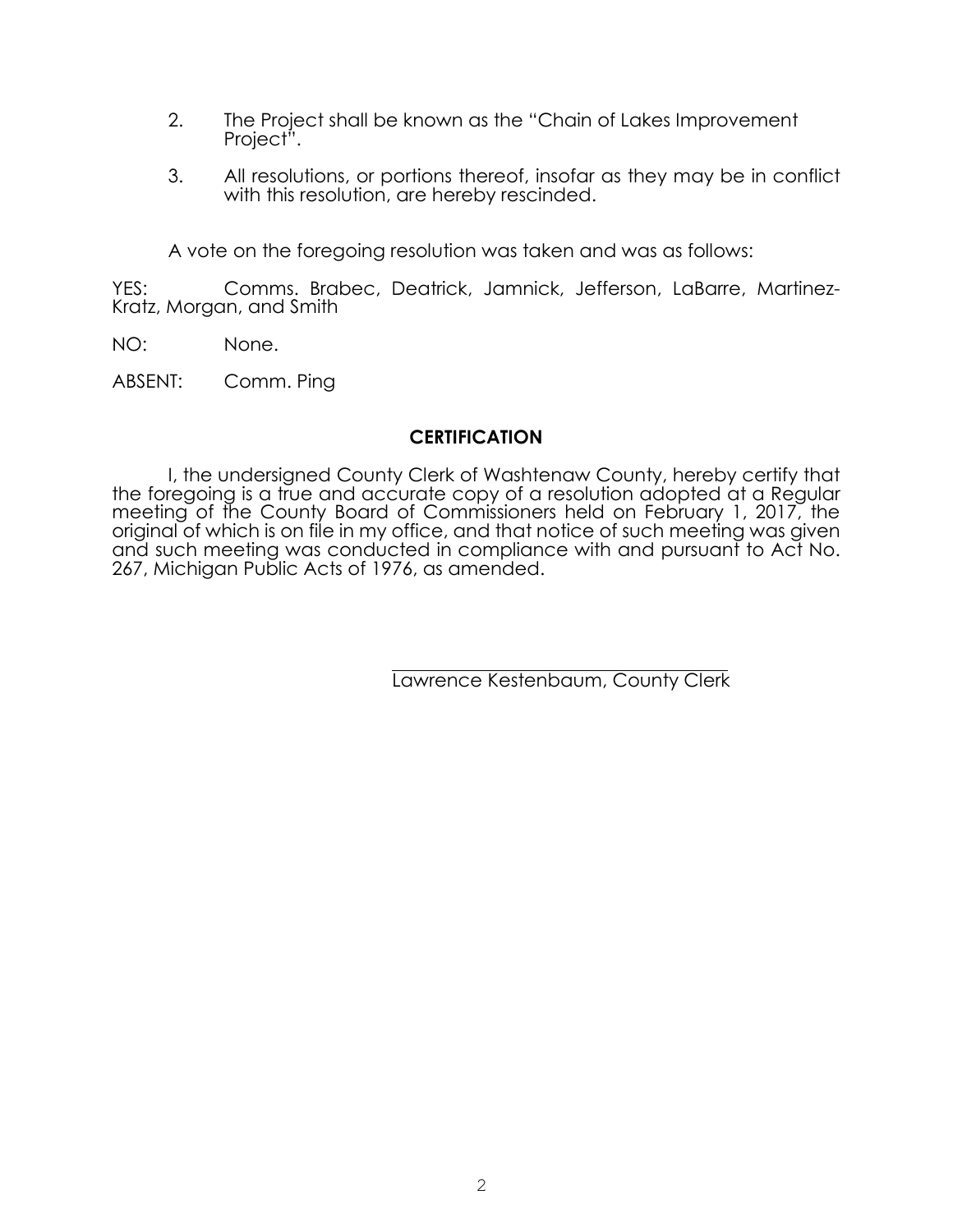# **APPENDIX A**

## **PROJECT DESCRIPTION**

The Chain of Lakes Improvement Project is a five (5) year project to control the growth and reproduction of non-native invasive weeds, including Eurasian Milfoil and Starry Stonewort. The project shall include spot treatments in problem areas and support other activities that would enhance the recreational and biological quality of the lake. Additionally, all necessary regulatory approvals and scientific studies for the chemical treatments as well as the creation of a lake management plan are included in the project.

The total estimated cost for the five (5) year project is \$1,952,530. A Special Assessment District (SAD) consisting of benefiting parcels in Washtenaw and Livingston Counties will cover the total estimated cost of the project.

Commercial and residential waterfront and lake access parcels form the project SAD because these parcels receive a benefit from the implementation of the project. The cost of the project will be distributed using the formula reflecting the varying benefit provided to each type of property.